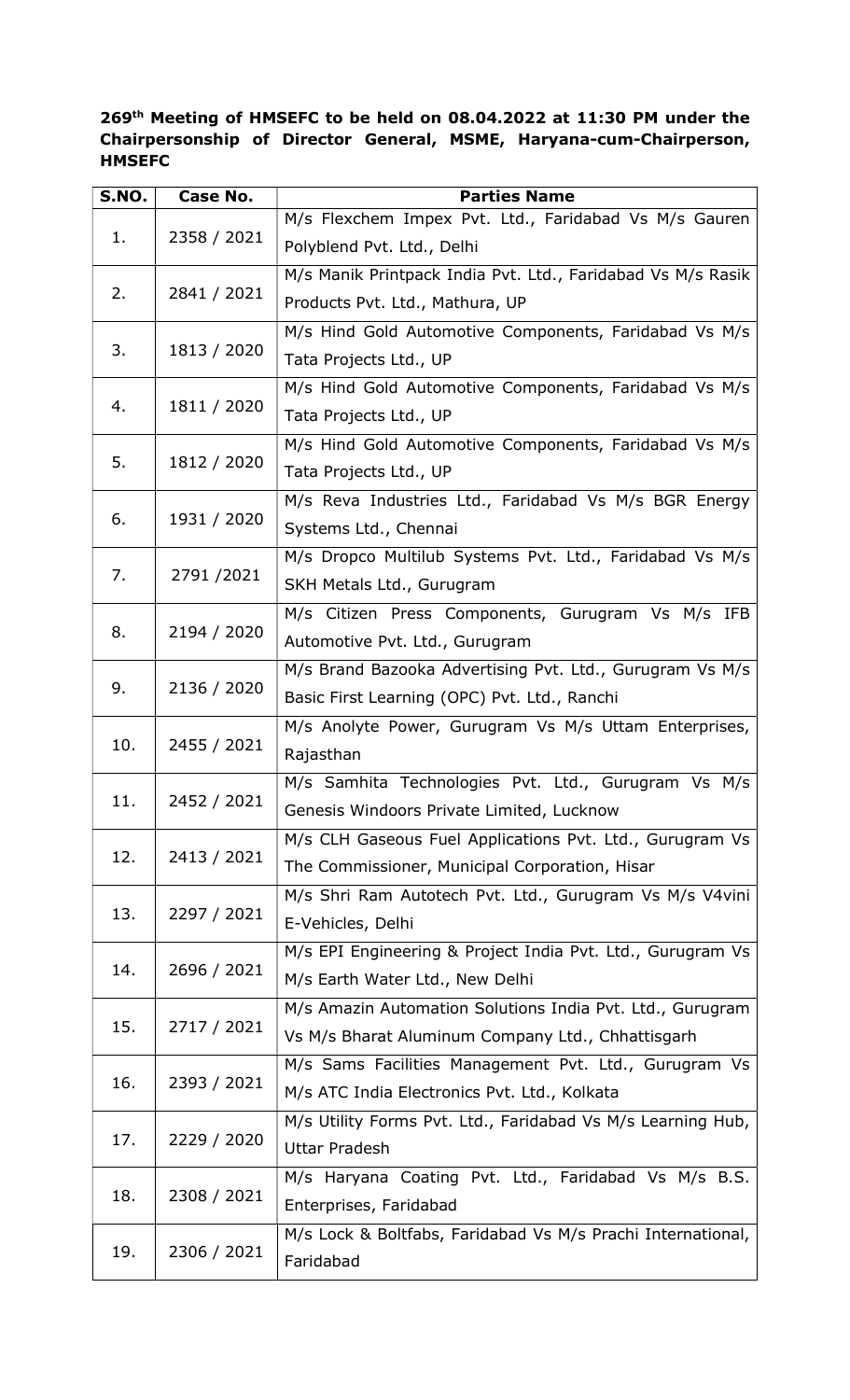| 20. | 2405 / 2021 | Dioptres Unlimited, Faridabad Vs M/s<br>M/s<br>Arihant<br>International, Assam |
|-----|-------------|--------------------------------------------------------------------------------|
|     |             | M/s Rahul Enterprises, Faridabad Vs M/s D.K. Enterprises,                      |
| 21. | 2109 / 2020 | Faridabad                                                                      |
| 22. |             | M/s Sharp Coating Pvt. Ltd., Faridabad Vs M/s EAP Electro                      |
|     | 2733 / 2021 | Projects Pvt. Ltd., Kolkata                                                    |
| 23. | 2278 / 2021 | M/s Fibrex Construction Chemicals Pvt. Ltd., Faridabad Vs                      |
|     |             | M/s Jayam Techiques Pvt. Ltd., Chennai                                         |
| 24. | 2746 / 2021 | M/s Shargo Auto Electricals (I) Pvt. Ltd., Faridabad Vs M/s                    |
|     |             | Alpha Toyo Ltd., Faridabad                                                     |
| 25. | 2416 / 2021 | M/s QRT 24X7 Security Pvt. Ltd., Gurugram Vs M/s                               |
|     |             | Deepshree Maintenance Service Pvt. Ltd., Delhi                                 |
| 26. |             | M/s Black Angels Security Services Pvt. Ltd., Gurugram Vs                      |
|     | 2176 / 2020 | M/s New Time Infrastructure Ltd., New Delhi                                    |
| 27. |             | M/s Black Angels Security Services Pvt. Ltd., Gurugram Vs                      |
|     | 2177 / 2020 | M/s Independent Infrastructure Pvt. Ltd., New Delhi                            |
| 28. |             | M/s Black Angels Security Services Pvt. Ltd., Gurugram Vs                      |
|     | 2178 / 2020 | M/s Satellite Forging Pvt. Ltd., Gurugram                                      |
| 29. | 2079 / 2020 | I.L. Industrial Traders, Gurugram Vs M/s Tasa<br>M/s                           |
|     |             | Automotive Components, Gurugram                                                |
| 30. |             | M/s Haryana Coating Pvt. Ltd., Faridabad Vs M/s Pals Alloys                    |
|     | 2317 / 2021 | & Metals India Pvt. Ltd., New Delhi                                            |
| 31. |             | M/s Flexchem Impex Pvt. Ltd., Faridabad Vs M/s Fibrex                          |
|     | 2365 / 2021 | Construction Chemicals Pvt. Ltd., Palwal                                       |
| 32. | 2238 / 2020 | M/s Grand Prix Engineering Pvt. Ltd., Faridabad Vs M/s Va-                     |
|     |             | Tech Wabag Ltd., Chennai                                                       |
| 33. | 2708 / 2021 | M/s Bhoj Raj & Sons, Gurugram Vs M/s Vadehra Builders                          |
|     |             | Pvt. Ltd., New Delhi                                                           |
| 34. | 2404 / 2021 | M/s Colence International Pvt. Ltd., Bahadurgarh, Haryana                      |
|     |             | Vs M/s Deiem India Pvt. Ltd., New Delhi                                        |
| 35. | 2159 / 2021 | M/s Bhagwati Woods, Yamuna Nagar Vs M/s Shapoorji                              |
|     |             | Pallonji & Co. Pvt. Ltd, New Delhi                                             |
| 36. |             | M/s Osaw Udyog, Ambala Vs M/s S.R. Enterprises,                                |
|     | 1578 / 2020 | Muzzafarpur, Bihar                                                             |
| 37. | 2757 / 2021 | M/s Annapurna Agro Products, Jagadhari Vs M/s Guru                             |
|     |             | Nanak Industries, Pathankot                                                    |
| 38. | 2748 / 2021 | M/s Modi Udyog Yamuna Nagar Vs M/s Shree Ply, Surat                            |
| 39. | 2810 / 2021 | M/s Ketan Buttons Pvt. Ltd., Sonipat Vs M/s Link Up                            |
|     |             | Textiles Pvt. Ltd., Chennai                                                    |
| 40. | 2184 / 2020 | M/s Avecon Healthcare Pvt Ltd, Ambala<br>Vs M/s Avon                           |
|     |             | Agencies, Virar West                                                           |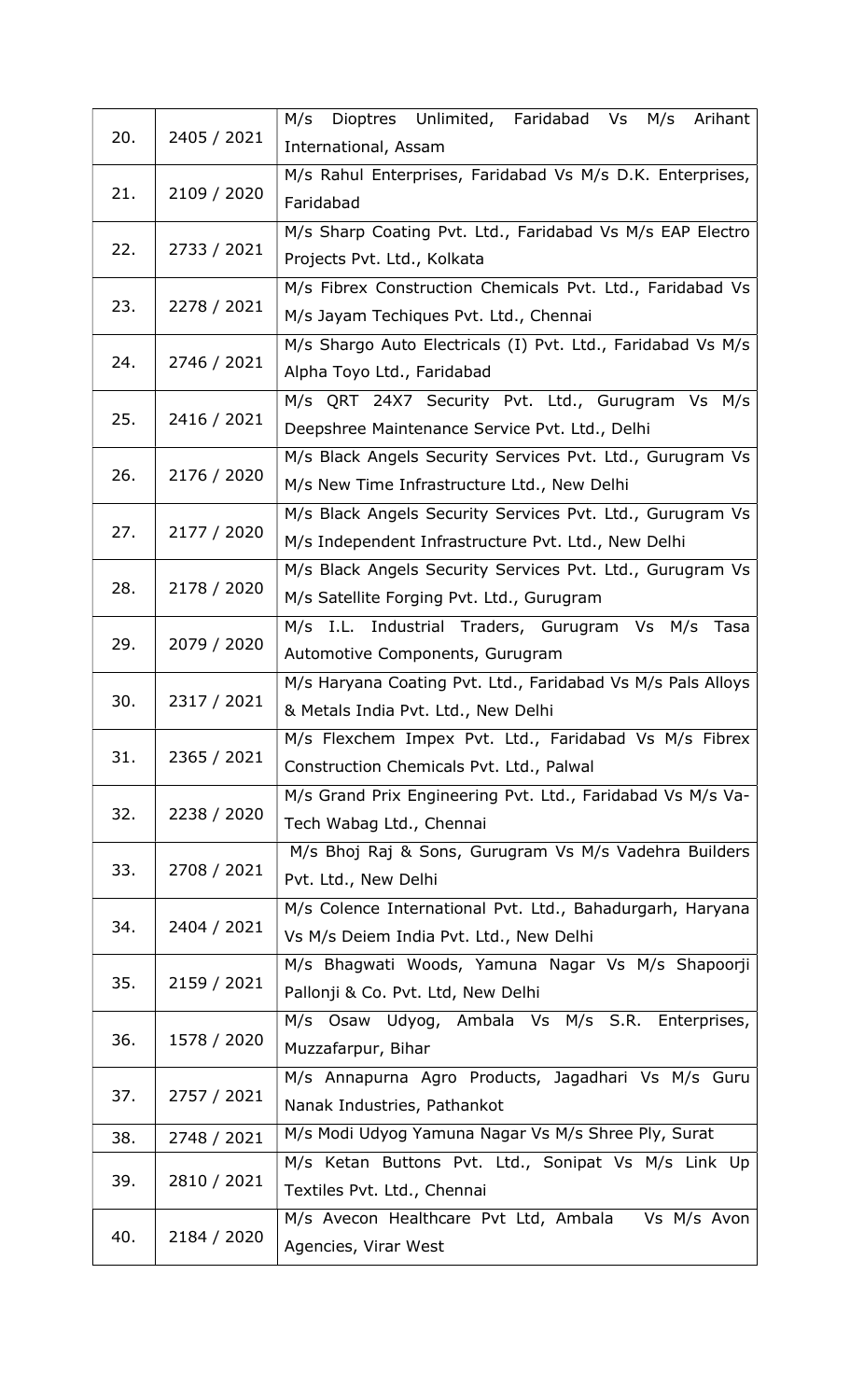| 41. | 2533 / 2020 | M/s Vikas Scaffolding Private Limited, Gurugram Vs M/s S.P   |
|-----|-------------|--------------------------------------------------------------|
|     |             | Buildwell, Delhi                                             |
| 42. | 1958 / 2021 | M/s Satin Neo Dimensions Pvt. Ltd., Delhi Vs M/s Lixil India |
|     |             | Pvt. Ltd., Gurgaon                                           |
|     |             | M/s Goyal Roller Flour Mills, Haryana Vs M/s Tej Oil and     |
| 43. | 2301 / 2021 | flour Mill, Gurugram                                         |
| 44. | 2239 / 2020 | M/s Relemac Technologies Pvt. Ltd., Sonipat Vs M/s Tata      |
|     |             | Project Ltd., Noida                                          |
| 45. | 2765 / 2021 | Panchkula<br>M/s Satiate Research & Anatech Pvt. Ltd.,       |
|     |             | Vs M/s Cosmas Pharmacls Ltd., Solan                          |
|     | 2779 / 2021 | M/s Steel Krafts, GT Road, Panipat Vs M/s B.E. Bilimoria &   |
| 46. |             | Co. Ltd., Chennai                                            |
|     |             | M/s Lock & Boltfabs, Faridabad Vs M/s Rajhans Industries,    |
| 47. | 2310 / 2021 | Faridabad                                                    |
|     |             | M/s Zenner Aquamet India Pvt. Ltd., Faridabad Vs M/s G.L.    |
| 48. | 2445 / 2021 | Engineering Works, Uttar Pradesh                             |
|     |             | M/s Crystic Resins India Pvt. Ltd., Delhi Vs M/s JCBL Ltd.,  |
| 49. | 2689 / 2021 | New Delhi                                                    |
|     |             | M/s B.K. Enterprises, Faridabad Vs M/s Aditya Termopack      |
| 50. | 1981 / 2020 | Pvt. Ltd., Noida                                             |
|     |             | M/s Malik & Sons Trading Pvt. Ltd., Faridabad Vs M/s         |
| 51. | 2335 / 2021 | Swastik Auto Engineering, Gurugram                           |
|     | 2016 / 2020 | M/s Shebrin Industries, Faridabad Vs M/s Kiran Udyog Pvt.    |
| 52. |             | Ltd., Gurugram                                               |
|     |             | M/s K L Polymers, Old Faridabad Vs M/s Pet Craft, Unnao,     |
| 53. | 1855 / 2020 | <b>UP</b>                                                    |
|     |             | M/s Dream Factory Pvt. Ltd., Faridabad Vs M/s Percept D      |
| 54. | 2106 / 2020 | Mark Pvt. Ltd., Mumbai                                       |
|     |             | M/s Dream Factory Pvt. Ltd., Faridabad Vs M/s Wizcraft       |
| 55. | 2107 / 2020 | International Entertainment Pvt. Ltd., Mumbai                |
|     |             | M/s Dream Factory Pvt. Ltd., Faridabad Vs M/s Percept Live   |
| 56. | 2108 / 2020 | Pvt. Ltd., Mumbai                                            |
|     |             | M/s South Eastern Carriers Pvt. Ltd., Gurugram Vs M/s VSP    |
| 57. | 2153 / 2020 | Exports, Visakhapatnam                                       |
|     |             | M/s Saffaire Industrial Saws (I) Pvt. Ltd., Gurugram Vs M/s  |
| 58. | 1979 / 2020 | Shree Sai OTO Tubes Mill Ltd., Mumbai                        |
| 59. | 1996 / 2020 | M/s Ibizza Food Speciality Pvt. Ltd., Gurugram Vs M/s        |
|     |             | Khukhrain Cold Storage and Ice Factory, Chandigarh           |
| 60. | 1999 / 2020 | M/s Ibizza Food Speciality Pvt. Ltd., Gurugram Vs M/s        |
|     |             | Manpasand Beverage Ltd., Gujarat                             |
| 61. | 2138 / 2020 | M/s Conquerent control Systems Pvt. Ltd., Gurugram Vs        |